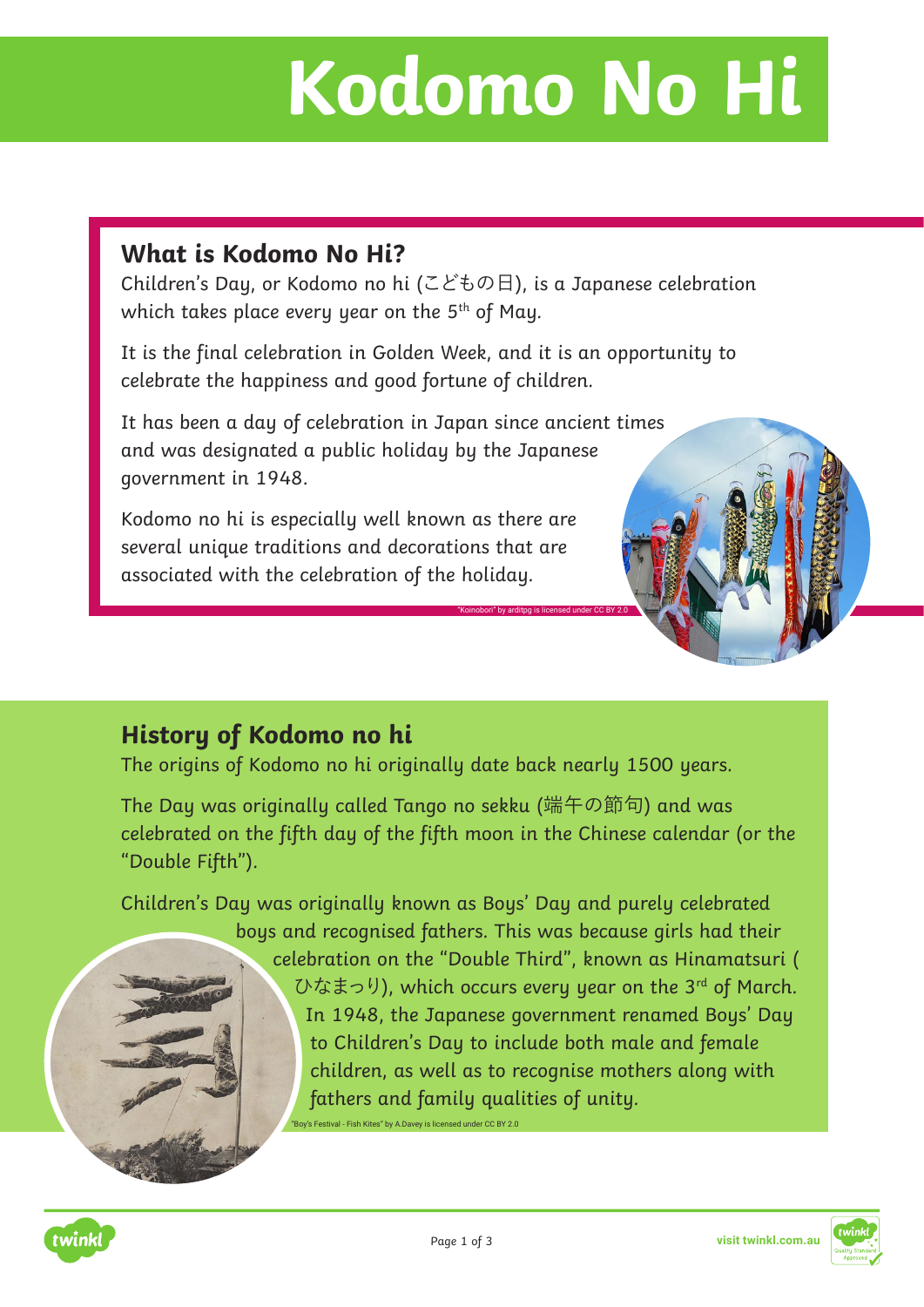## **How is Kodomo no hi celebrated?**

There are many lovely traditions associated with the celebration of Kodomo ni hi. The most well known are the carp-shaped windsocks or kites, known as Koinobori (こいのぼり), which are raised to celebrate each member of a family.



Within their homes, families may also display a samurai doll, which is sometimes riding on a large carp. These samurai dolls often represent the Japanese folk characters Kintarō or Momotarō, who symbolise courage and strength. Families may also display traditional Japanese military helmets, or kabuto (かぶと).

Samurai and military items traditionally represent symbols of honour and bravery.

Children perform in traditional Japanese plays, often in lead roles. Thousands of children also compete in the 'Kids' Olympics' held at the National Kasumigaoka Stadium in Tokyo.

"Great View" by Jeff Attaway is licensed under CC BY 2.0





<mark>a aaaaa</mark>